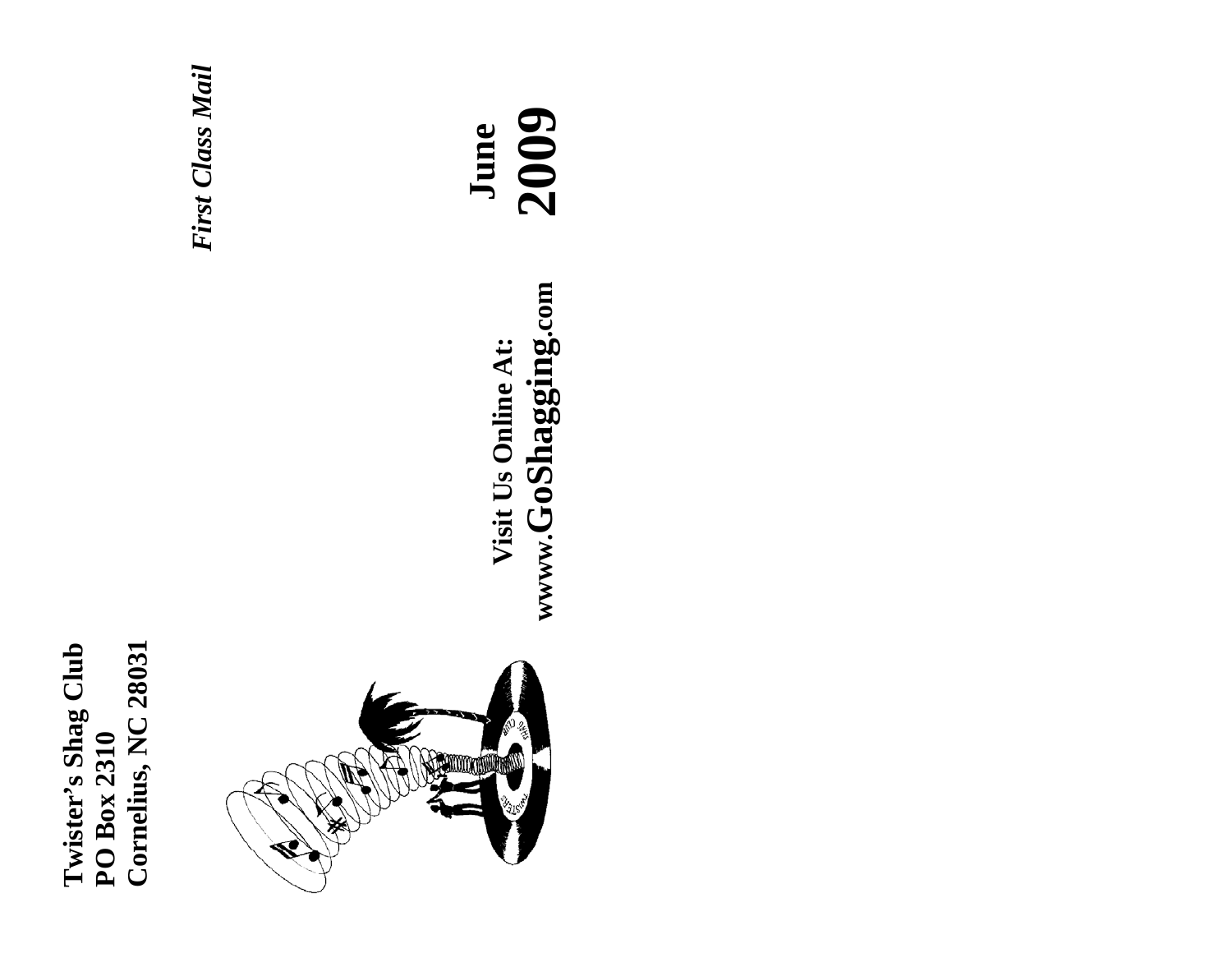# **Twister's Shag Club**

# **www.GoShagging.com**

**TSC@Goshagging.com 704-892-1114 or P.O Box 2310, Cornelius, NC 28031** 

### **OFFICERS**

| PRESIDENT-------------(704-873-2809)------------Frankie Johnson |  |
|-----------------------------------------------------------------|--|
|                                                                 |  |
|                                                                 |  |
|                                                                 |  |

### **COMMITTEE CHAIRPEOPLE**

**Fall Cyclone: Mike Rink (704-892-1114) Lesson Nights: Nancy Massengill (704-483-7779) Meet And Greet: Susan Dahl (704-528-8005) Membership: Khris Sloop (704-609-7149) Newsletter And Publicity: Mike Rink (704-892-1114) Article Assignments: Gil Algier (704-663-7098) New Member Spotlight: Wilma Laws (704-872-2651) Stamps And Labels: Lynn Bullard (704-873-4016) Photography: Brian Holt (704-201-2238) Points: Sharon Abernethy 828-428-9625 or rcaska@twave.net Social: Phyllis Brown Sunshine: Richard Harrington (704-873-5776) Web Site: Mike Rink (704-892-1114)** 

**All info must be submitted by the 15th of the preceding month.** 

**Statements in this publication are directed to our members and should not be taken out of context by others. Also, opinions expressed by various authors may not reflect those of our club.** 

*You may re-use items in this publication as long as you credit TSC in your reprint and mail us a copy. (Use address on cover.)* 

# **The President's Letter**

Hello Fun Bunch,

I can't believe I'm writing for the June newsletter. April and May were busy months for our club and they flew by. If you haven't heard, our float took third place in the SOS Parade. Way to go Fun Bunch! Please thank Chuck and his committee for their hard work. We had a great time participating in the parade and the crowd loved our enthusiasm. We served cool drinks and chocolate to the judges and we were mentioned in the Sun News. If you didn't get the opportunity to see the parade, there are pictures of the entire parade at http://picasaweb.google.com/vickharrsc. It's not too late to send in your SOS memories for the next newsletter. (Yes, I expect you to write about the crazy things your friends did!)

If you missed the golf outing at Fox Den, you missed a lot of laughs. A few of our members looked more like they had been mud wrestling rather than golfing. Actually, members were still laughing about the golf outing when we danced at Wise Guys a week later. I understand there are pictures. Thanks to Betsy Chapman and her committee for coordinating the outing. If you enjoyed the outing, please let them know.

Dance lessons began again in May. It is always great to see so many people coming out to lean to shag. If you are a good lead/follower, can execute the steps properly and dance on beat, we need your help on Tuesday nights. If your shag isn't what you would like it to be, come help with set-up and reset. Or just come to meet new people. Many of our students join our club so make them feel welcome and promote our club.

As I write this many of our summer events are still in the planning stages. Check our website and pay attention to the mid-week messages for news on upcoming events. We're planning the Vinyl Party, a caravan to the Winston-Salem 50's Party, the Frozen Fantasy Party and a bus trip to Raleigh, and more. Stay tuned!

See ya on the dance floor.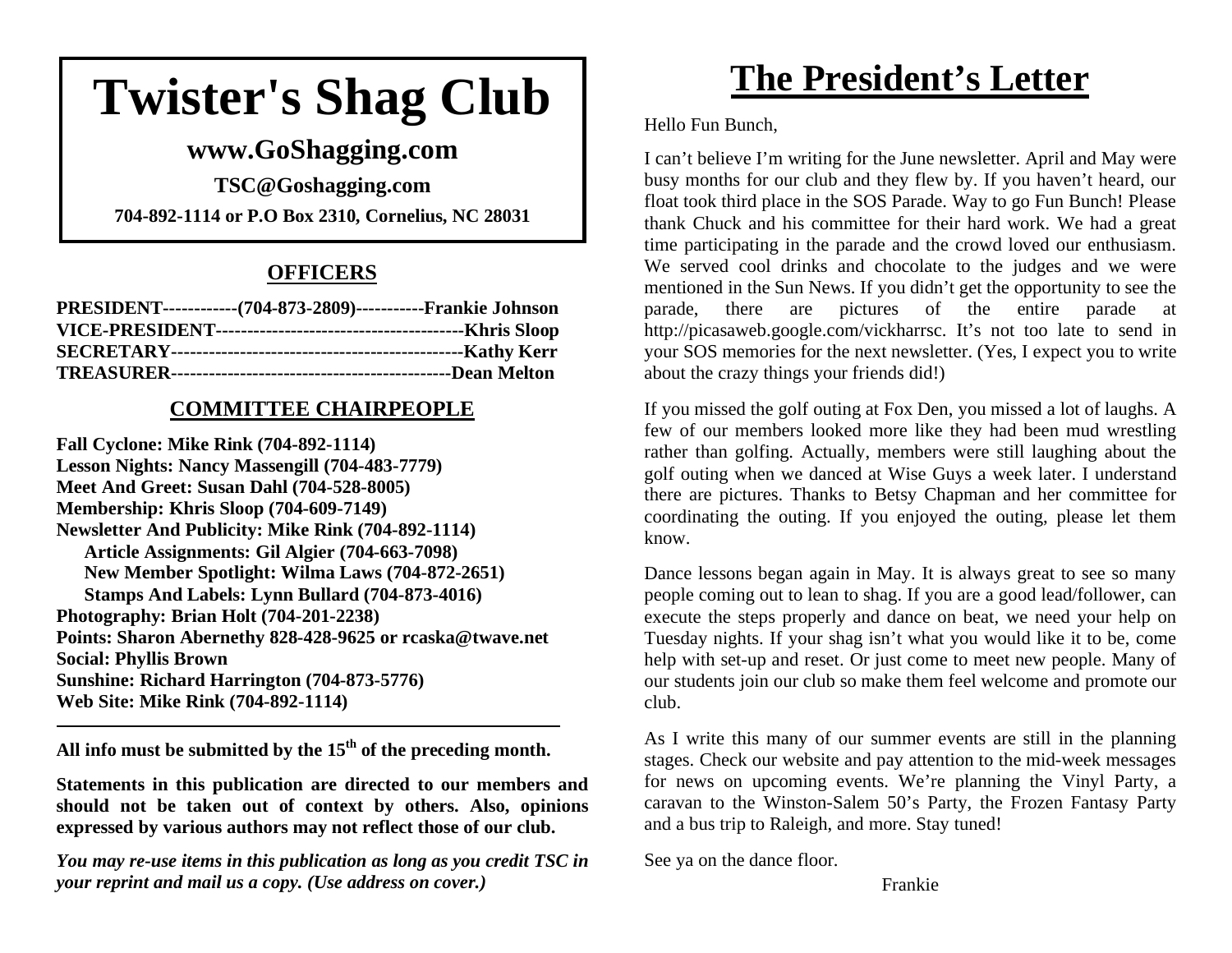# **Club Meeting And Membership News**

Our next meeting will be Tuesday, June  $2<sup>nd</sup>$  at Fat Boys Restaurant (I-77, exit 36) in Mooresville. Come early to socialize and eat. The business meeting begins at 8:00pm.

Boyd Bentley has submitted an application to join The Fun Bunch. Come out and meet him this month.

# **Wise Guys**

We'll be dancing at Wise Guys this Friday. Join your shagging friends for some fun at this location just west of I-77, exit 33. Once you cross the bridge, it's on your right (beside Vinney's).

Music starts at 8pm. Come early to get your favorite seat, or to eat.

# **Fires During SOS**

As most everyone knows, there was a devastating fire in the North Myrtle Beach area during SOS. As a result, 70+ homes were destroyed and many more were damaged. Over 20,000 acres of land were burned, and some areas were still smoldering over a week later.

The SOS Charitable Foundation donated \$10,000 to relief efforts. Shaggers attending the SOS event donated more. And, several clubs (like TSC) donated their parade winnings to the cause. A few (including TSC) also matched the winning amounts with an additional donation. As a result, over \$17,000 was donated by the shag community to help folks who were impacted by the fire.

TSC members Mike Rink and Peggy Cavin toured some of the impacted areas near Barefoot Landing the week after SOS. Check out the TSC web site for photos.

Thanks go to everyone who made a donation to help out.

# **Let's Go To Winston-Salem To Party!**

Join all your TSC friends as we caravan to the Oldies Party in Winston. We've been going to this party for years, and it is a TSC favorite. You'll enjoy more food than you can imagine, a great facility, lots of your favorite friends, and much more. BYOB or shooters. We'll plan to leave the Cornelius area around 4:30pm, and may make stops along the way where our bus normally picks up. Look for more details via email or our web site. This is a party you do not want to miss. We need a "count" to tell them how many of our members to expect. So let us know if you want to go.

#### **Winston Salem Shag Club presents**

# **HOUSE ROCKIN' OLDIES PARTY**

### **AT The Barn at Tanglewood Park**

Saturday Nite June 27, 2009 Dance 6:00 pm to Midnite (Hotdogs & Potluck & Covered Dish provided)

### Nethethethethethethethethe

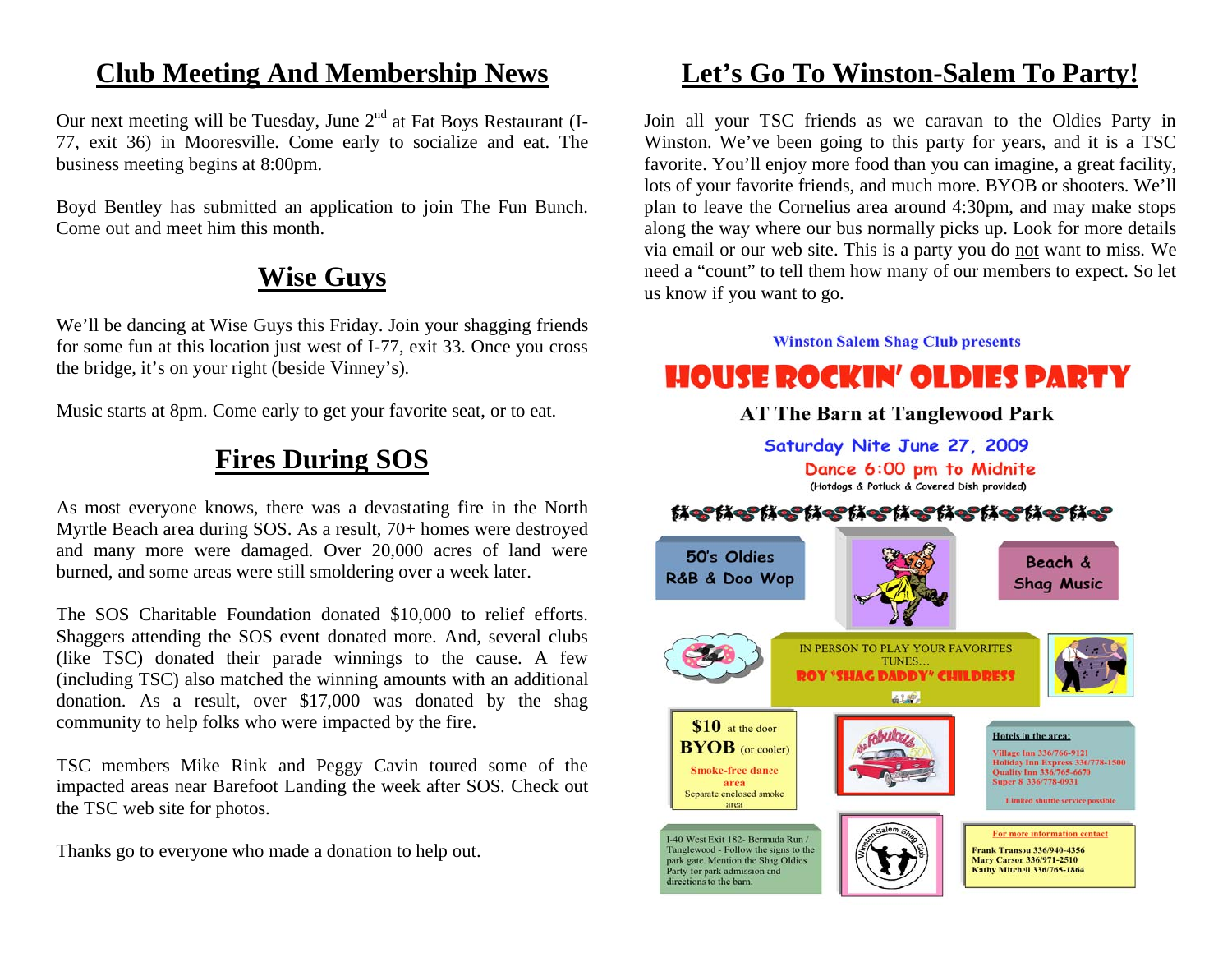# **TSC Web Site Updates**

Have you seen the new members page on www.goshagging.com? That's where information specific to TSC members will be posted. Check your weekly email, or come to the club meeting for more details. We're also uploading over 1000 new photos, and making more updates. Your feedback on our site is always welcome, too!

# **WSGE 91.7FM Beach/Shag Line Up**

 Wed 6:30pm–8: Scott Smith with The Beach Trip Wed 10pm–12: RnB shaggin' blues on WSGE.org Thurs 6:30pm–8: Ron Ramsey with Headliners in Review Fri 6pm–10: Kyle Beam along with Jr. Norfleet Fri 10pm–12: Dr. Philgood & Ron Ramsey's Shaggin' Blues Fri 12pm–6: Beach Music Automation Sat 6pm–9: Morning at the Beach with Tim Boggs Sat 9pm–1: Johnny B's Carolina Beach Party (with Tiny) Sat 1pm–4: Jr. Norfleet with the Afternoon Beach Club Sat 4pm–7: Frank Price with the Wrap Up Blues Show

# **Alive After 5 In Belmont**

(Fridays 6:30 – 9 PM) June 5 Rough Draft July 3 The Tams July 17 Continental Divide July 31 Coastline Aug 14 – Coming Up Brass Aug 28 – Chairman of the Board

# **Alive After 5 In Gastonia**

(Thursdays 6-9:30 PM) June 12 The Tams June 26 Coconut Groove July 10 Liquid Pleasure July 24 Black & Blue

# **Tips from the Dance Floor**

By Frankie Johnson

It's always great to see a new class of students learning to shag. I love to watch them learn and when the "light bulb goes off" it's like watching a child learning to ride a bicycle. At Twister's we try to teach our students the basic fundamentals of the dance: six count basic, connections, female and male turns, start, side hold/half turn, pivot, belly roll, boogie walk and stutters. Over the years, TSC instructors and officers have met to refine and update the curriculum while keeping the basic fundamentals as our base. Learning mirror-pattern or lead-follow steps is much easier if you have a good foundation. Often, we have students take the same class several times. I admire these students for their wisdom and determination. They want to lean to dance not just execute steps. They know how important it is to get that good foundation.

So, how's your foundation? Did you miss the class on the start and you just do what you think you should be doing? Do you still struggle with the pivot? Do you avoid any step that includes a boogie walk? Well we have a deal for you. Now, members of Twister's can take one class instead of signing up for all six weeks. If you are interested in brushing up on a step, just ask the instructors when they believe that step will be taught. For a nominal charge of \$5 you can attend a specific class. This benefit is only being offered to Twister's Shag Club Members. Come join us on Tuesday nights and build that foundation!

# **Shag World News**

Well-known DJ Mike Lewis recently went home after several weeks in the hospital for dialysis and diabetes treatment. That was followed by a return trip to the hospital after a minor heart attack. We wish Mike and his wife Lydia the best as he recovers.

Diane Meadows of the Beckley Area Shag Club recently lost her battle with cancer. Diane and her husband Dave are long-time friends of TSC. Our prayers go out to Dave and their family.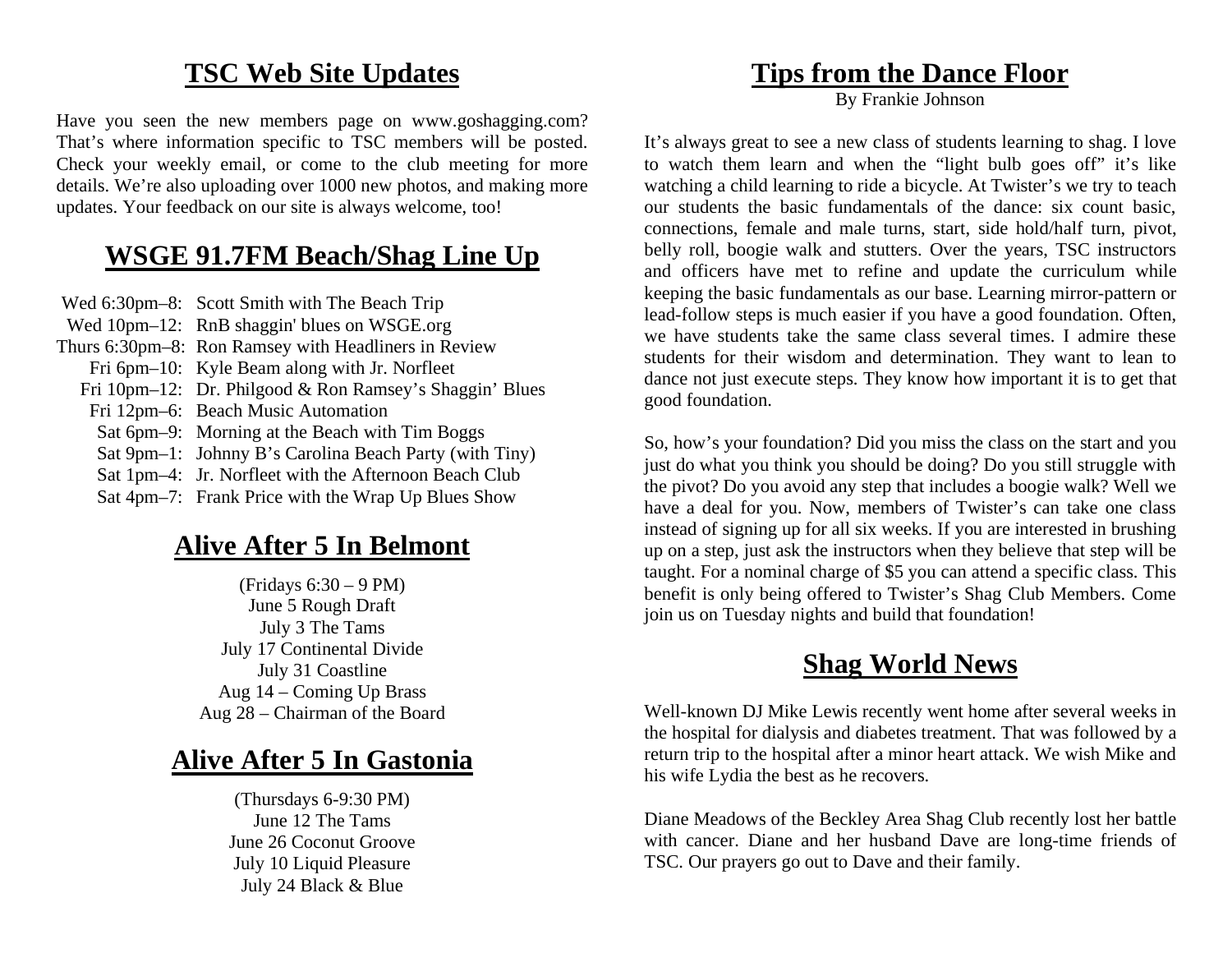# **A TSC Cookbook**

By Kathy Thompson

Let's talk about the excitement we are feeling planning our very own cookbook. The book will be sponsored by Twister's Shag Club to benefit things like the Day Care and the Junior Shaggers.

One of our pessimistic friends said, "Cookbooks don't go over well, nor are they successful." Well, I am an optimist! We will be successful! Success is accomplished by the ones trying to make things happen. We all know with the enthusiasm of Twisters Shag Club we will make it a success, together. Just think, once we have completed this cookbook it will be a part of TSC for a long time.

We need your personal recipes to include in the book. Feel free to include a note about who created the recipe or why. Below are samples of Frankie's notes she wrote when she gave us recipes. (You will have to wait on her actual recipes until the cookbook is complete.) Just think what a gift you can give a family member or a friend when you add their name to a recipe.

- $\star$  Sloppy Frankie's: My mother discovered this recipe in a church cookbook published in the 1950s. It was originally called Barbequed Steak. Over the years, I lightened the recipe and my family renamed it Sloppy Frankie's. I serve it open face over hamburger rolls with slaw. Dennis and Heath like to top it with American cheese.
- $\ast$  Saturday Night Salad: I call this Saturday Night Salad because we have it almost every Saturday night. The basic recipe came from my Italian sister-in-law. I changed some of the ingredients to suit my family. I never measure the ingredients so adjust them to your taste. This is good with grilled steak, salmon or pasta.
- $\ast$  Chocolate Chess Pie: My mother "floated" the butter in pats on top of the pie. I prefer to melt the butter and mix it in.

 Easy Pineapple Pudding: My family prefers pineapple pudding to banana pudding. You can substitute bananas for the pineapple in this recipe. For years, I made the custard from scratch. But this recipe is good, faster and has less fat.

Everyone knows the normal categories of a cookbook. We will have those along with some new ones. We have added Frozen Fantasy. So if you have a recipe from an item you brought to one of our parties please send it in. Some other new categories will be Jell-O Shooters, Kiddy Corner and Healthy Alternatives.

We're looking for a strong, catchy title and want to give all our members a chance to participate in naming our cookbook. We have been given a couple of suggestions so far:

> The Fun Bunch Cook Book Fun Off The Dance Floor Shag While You Cook Cook While You Shag

If you can come up with a better title, please e-mail me your idea to Kthompson@aacusa.com or call me at 704-875-9608.

After reading more about our cookbook, I know you are as excited as our group is. Now, get involved!

We need your recipes this month. Send them to me at the email address given above, or bring them to a club gathering over the next few weeks. We need everything by June  $30<sup>th</sup>$ .

Any cookbook that you have in your possession will always have favorite recipes and there will be many great recipes in the Fun Bunch Cookbook. So please help us out by submitting your recipes as soon as possible.

Finally, these cookbooks will make great gifts for Christmas, birthdays, etc. So plan to order for yourself, your friends and your relatives as soon as we finalize cost details. Thank you Fun Bunch!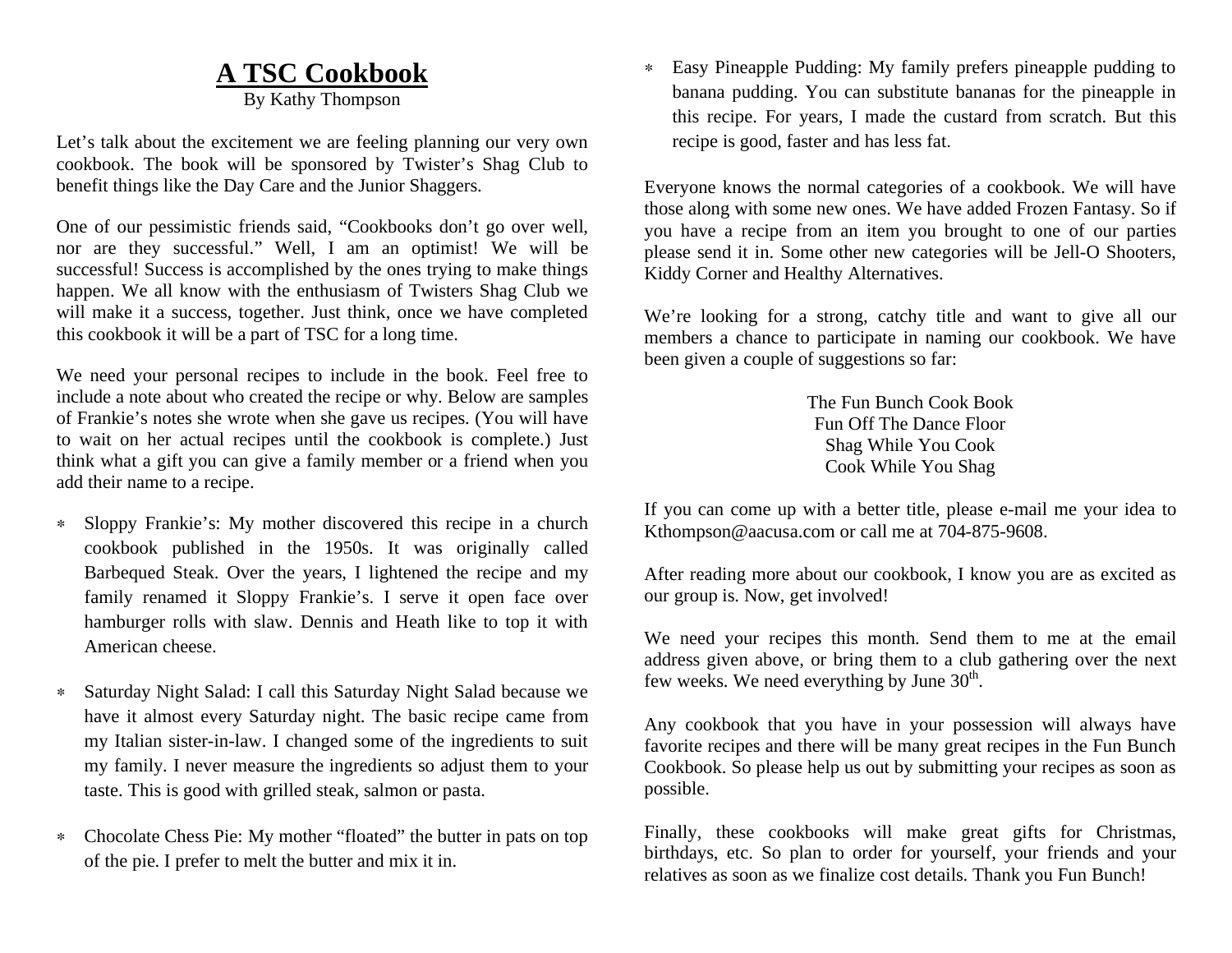# **Spring SOS 2009**

Jim Horton

Well, we survived another Spring Safari… just barely! I must say that it is great to be able to spend nine days down at Ocean Drive with shaggers from all over the United States. You have the opportunity to meet people from many different areas. It is truly amazing how far the shag sensation has traveled. I just regret that it took so long for Ann and I to find out about it. It wasn't until we had moved to North Carolina from Florida and after we had been in Statesville for several years that we first took a shag dance lesson. We have been hooked ever since.

It is great to be able to dance the dance. But it is all of the people you have the opportunity to meet and the friends you get to make that make shagging special. We all have the same thing in common. We love the music and the dance. Some take the dance very seriously, learn as many steps and moves as they can, and get into the competitions. Others just learn a few of the basic moves and are happy with that. That is what makes this whole thing so great. We all do not have to like the same things and all do the same things, go to the same places or stay in the same location.

We finally made it to our first SOS after about a year and, again, we were hooked on yet another aspect of the shag world events. Ocean Drive has a lot of variety to offer all of us. It is really neat to go to the different clubs. If it is too crowded to comfortably move around or to even dance at one spot, you can just move on to another club, see what friends of yours are there, and dance with them for a while. There are a variety of dance floors, indoor and outdoor dance floors, patios, porches, upper decks, dance floors with cages (for some of the wilder women dancers to take advantage of) as well as smoking and nonsmoking dance areas. There are so many great DJs to go listen too and dance to the tunes they are playing. And there are a variety of bands. Plus, there is the food! I tried to lose a few pounds before we left for SOS, because I knew what would happen. And yes, I gained it all back and then some. So, I am back on my diet again until the next SOS trip.

Another great aspect of SOS is all of the different tea parties, shooter parties, pool parties, party, party, party. Wooo hooo! Ya see why this is habit forming? I must say that while I have been to several different tea parties put on by other shag clubs that are ok, the best tea parties around are, by far, the ones that Twister's puts on. I have the best times at these. But part of that may be related to what I had mentioned before; all of the friends Ann and I have made. A party would be dull if it were not for all of you, my fellow Twister's members.

This is why we are know as "The Fun Bunch". I have a blast because of all of you! If you cannot tell, I can't wait for September to go back and do it all again. I can't wait to see you all at North Myrtle Beach again!

### **A New Place To Dance** By Khris Sloop

Have you been to Wise Guys yet? It is a quaint place on the lake with nice servers and bartenders. Mike Rink spun the tunes for us the first night. The floor was ok, but I do believe the management has made arrangements to get a us a bigger floor.

Everyone that was there seemed to be having a great time and were glad that we finally had a place to dance on Fridays again. Come on out and join the rest of us and get your shag on! It is just off I-77, exit 33. Coming north to exit 33, turn left at the top of the ramp. As soon as you cross the lake, make the first right into the parking lot. Wise Guys is right next door to Vinney's.

# **A Few TSC Membership Commitments**

- I will be active, and at least help with and support the committees that I have chosen to be on this year.
- I will do my best to attend and support all the club's meetings and various activities (beach nights, etc.)
- I pledge to do whatever I can to promote the prosperity, health, welfare and future of Twister's Shag Club at all times.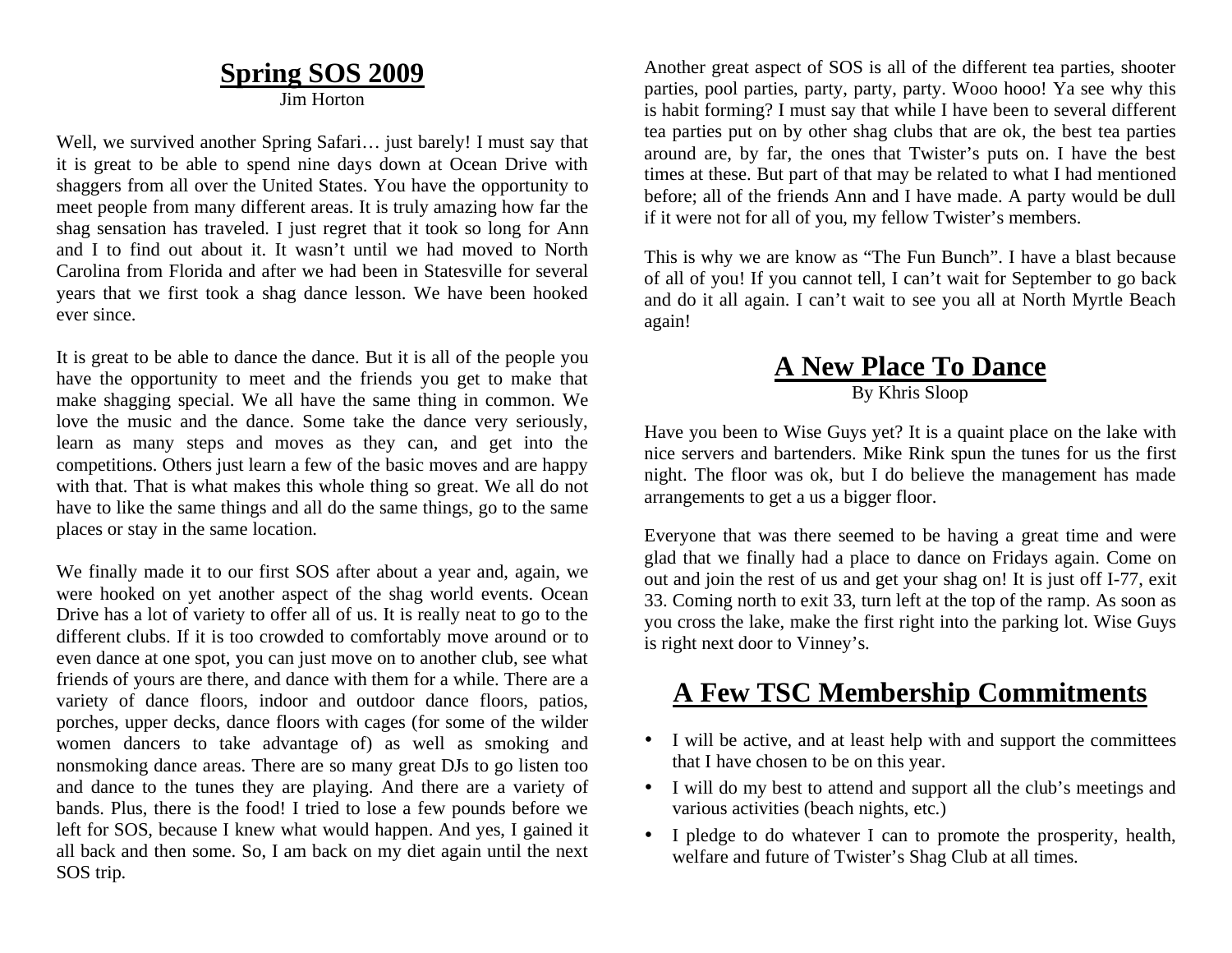### **New Member Profiles**

By Tommy & Wilma Laws

#### **Jim and Becki Leonard**

Jim and Becki live in the Troutman area. Jim enjoys riding his Harley. Becki also enjoys bike riding, being on the water and/or being at the beach.

They have four children and two grandchildren. Some years ago Becki worked with a shag instructor and became interested in the dance. They took lessons, then stopped shagging for many years until October 2008. They heard from some acquaintances how much fun the Fall Cyclone was and they decided to go to our party. They became "hooked again" on the music and dance! We are happy to have them in The Fun Bunch and hope they stay "hooked" for a long time with our club!

#### **Bob and Helon Page**

Bob and Helon recently moved to the Sherrills Ford area from Emerald Isle, NC. They are both retired and wanted to be near their grandchildren (total of three), and to be free of salt and wind damage to their properties at the beach.

Her hobbies are dancing, listening to and collecting beach music, boating, gardening, shopping and baby-sitting the grandchildren. He enjoys dancing, listening to and collecting beach music, boating, fishing, hunting, and surfing the Internet. Their love for shagging goes back to their growing up days near the beach, and dancing at the pavilion at Atlantic Beach or the "Produce Warehouse" in Faison, NC. Their interest in TSC started with seeing the ads in the Carefree Times and visiting the TSC web site. They saw how active the club is and decided they wanted to be a part of The Fun Bunch. We've heard through the grapevine that they were also shag instructors in their previous home town.

We are happy they chose Twister's to be their new shagging home!

### **Terry Medlin**

Terry is from Kannapolis, NC. He is self employed in the landscaping business, is a former US Marine and he is single. He is also a Beach Music DJ who has played at SOS and at parties around the Carolinas. He in particular enjoys playing for benefit projects such as a benefit he is doing in China Grove on June  $26<sup>th</sup>$  to help raise funds for the YMCA. Early on he became interested in beach music and his friends encouraged him to pursue his love for the music and find a way to make a little money at it, too.

Terry has gone to many of the shag clubs in the surrounding areas. But after visiting with the Twister's group, he was impressed with the many things TSC is involved in (not just the parties). The Day Care project that is supported by our club was a big draw for him. He also likes the friendliness of everyone in our club. He is looking forward to being in The Fun Bunch and especially being a part of the Cyclone this year.

# **Special Dance Lesson Night**

Some of you have asked for the opportunity to enhance your dancing skills. Here's your chance. Slip on your shag shoes and join us for a special night of lessons on Tuesday night, June 30.

- 7:00 Music and Sign Up
- 7:30 Thirty minute workshop on "dancing on beat" taught by Frankie and Dennis Johnson
- 8:15 Learn a new step taught by Helon and Bob Page

### Cost: \$1 for Twister's Members \$5 for Non Twisters Members

Please be at Fat Boys fifteen minutes before classes begin for sign up. Better yet, come early and enjoy some food, drink and dancing.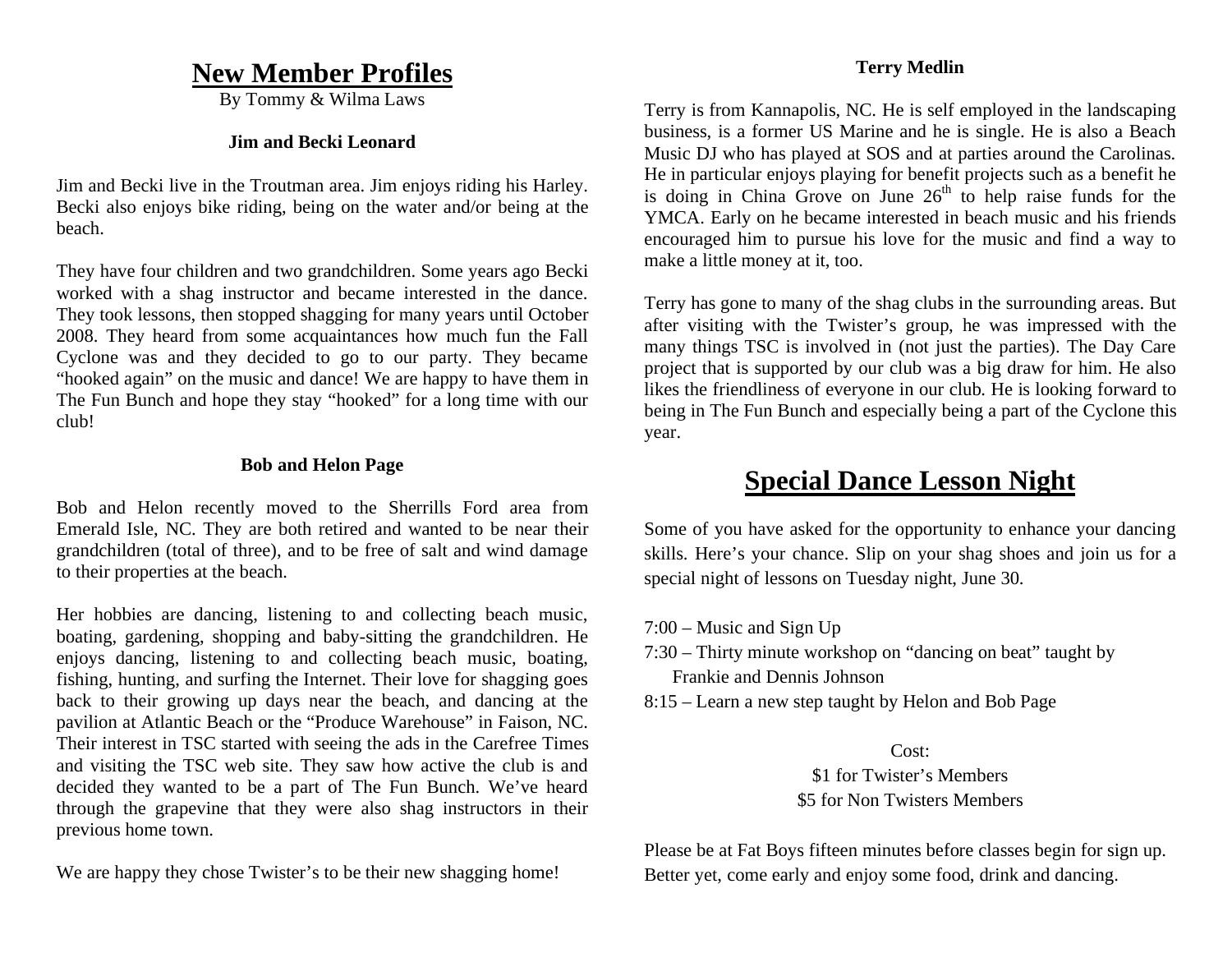### **Recent Dance Lessons**

By Nancy Massengill

Our latest set of lessons started last month. The Beginner I class had 41 students under the instruction of Chuck and Sandra. This seems to be a "bright" class as it seemed they had "gotten" the basic by the end of the first night. The Beginner II class had 10 students. Frankie and Dennis gave instructions on doing rotations along with hints for smoother transitions from one step into another. Frankie gave practice tips for using a folded towel and a golf club, cue stick or broom stick.

We had great turnout of members for helping set up the room, helping with registration, helping with demonstrations during the lessons and with resetting the room. Many thanks go to all those members who came and helped. Keep on dancing!

# **Spring SOS**

#### By Phyllis Brown

Another fun SOS. Another week of good times and good friends! We had originally planned on going down on Tuesday but later decided that we did not want to miss the Pirates Cove gathering on Monday night. So we went earlier, and we're glad we did. Susan came on down, too, and stayed with us that night. She still denies that she was lying face down on the Murphy bed with her feet dangling from the side when Allen woke up on Tuesday morning (we have no clue what time she came in).

The wind was really whipping when we arrived on Monday. Margaret's spaghetti was delicious and Khris's BBQ "by the sea" was just what we needed during the week. But the weather was picture perfect for the parade the last Saturday for all of us cave women and men.

I heard a lot of people came home with the SOS crud. But luckily Allen and I escaped it. Unfortunately, on our first night out Allen lost his SOS card (the second time he has done this) and this time Mike didn't find it. You can't take care of him all the time can you Mike? We can't wait until Fall Migration.

### **Spring Safari - Darth Strikes Again**

By Khris Sloop

Teresa and I stayed at the Avista this year. Wow… what a nice place. Reasonably priced and close to all the clubs! As you may know it was hard to get on the beach due to the wind and chilly air. But all in all it was a great week.

Do any of you remember an article written by Wayland a year or so ago that referenced Darth Vader? Well, he struck again and I was there to witness it! (Oh wait… I was there the first time, too.) He comes in the afternoon and night bearing alcohol and a sly grin. But do not be fooled! He will get you to do and say things you normally wouldn't. The drinks will be awesome. So try and maintain control of yourselves. If you are not careful, you may say "Heyyyyyyyyyy… is that dolphin under your back pocket?" (Inside joke so don't ask!)

This Darth does not wear a helmet and there is no heavy breathing, at least not during the drinking phase of his attack. Once in his clutches, he will not release until you are unable to function. So as fair warning to all, beware a Darth bearing alcohol. If he comes to you, run… do not walk to the nearest bar of choice or you will feel his alcohol filled wrath. You may even be doomed to hugging the porcelain throne later on.

(Heyyyyyyyyyy… perhaps a counter-attack would be effective!)

## **Condo For Rent At North Myrtle Beach**

*Save Big Renting Directly From A TSC Member/Owner!* 

**Nice 2 bedroom, 2 bath unit. Sleeps 6. Front & rear decks. Non-Smoking unit with 3 TV's, 3 DVD players, VCR, wireless internet, outside jacuzzi, pool and much more. This unit is on the 1St Floor, one block from the water.** 

**Email pnc8701@aol.com to see photos, rates and availability, or afternoons & evenings call 704-827-4055.**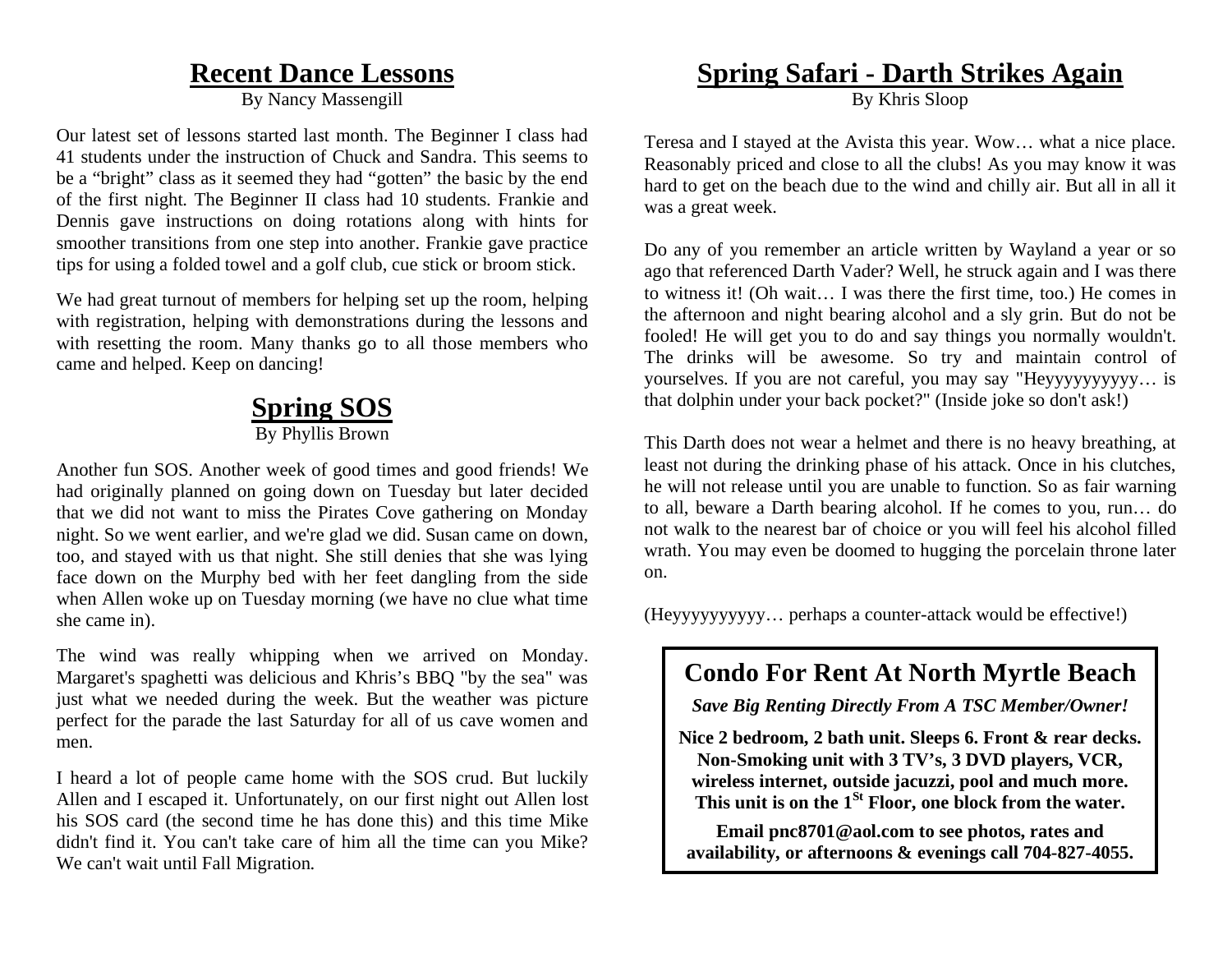### **SOS And More**

By Susan Dahl

I can hardly remember SOS, but I do know it was fun, fun, fun! I loved the Avista, and all of our crowd who stayed there. There were lots of great get-togethers, and I am looking forward to Fall, if I have any money left. That is real "iffy" now.

Our Club's parties were good, as usual, and the winery trip was sensational! That will be a priority for me at the next SOS. Frances and whoever else organized it did a terrific job. The Tea Room was excellent, and the wine tastings were (hic) super.

As for the parade, our float was great, and everyone on the street thought so. What made it great was the fact that all of it was made by hand, but did not look homemade. All the costumes were original and lots of work was put into every bit of our entry. A special thanks goes to Chuck, Sandra, Margaret, Sharon, and all the hard working men and women involved. Thanks also to Gene Hunter for driving (his own), best rig there. It was fun!

I am anxious to go to Wise Guys Fri. Heard it was a great place by those who went.

I was in NY the first week, watching my grandson play in a baseball tournament for Spartanburg Methodist Junior College. They won the whole thing, and will be going to the World Series, in Grand Junction, CO next week. I have to get up early Sat. to catch a plane, but I will still go to Wise Guys for a couple of hours.

I saw some of you at the Golf and cookout, which was very good. I hope to see more of Twister's Shag Club members on Fridays. I have really missed seeing the rest of The Fun Bunch!

# **Susan Godfrey lost out on \$49 last month in the TSC Treasure Chest drawing.**

**Be there this month so you** *will* **win if your name is drawn!** 

# **Dancing for Cancer Survivors/Caregivers**

By Frankie Johnson

It was a dark and stormy night. Actually, May 6 was a stormy afternoon. Rain and tornado warnings were posted for Troutman. That didn't stop Sharon Abernathy, Gil Algier, Dianne and Richard Harrington, Helon and Bob Page and Dennis and I from heading to Mooresville to dance at the 2009 Survivor Beach Blast.

Amy Marshall, Survivor Co-Chair had contacted me several weeks before asking if TSC would perform at the annual Relay for Life Survivors Dinner. When we arrived the dinner was already in full swing. Members of Teens Against Cancer and Girl Scout Troop 608 were serving dinner and bussing tables. After dinner the Lake Norman Big Band performed. If you've never had the opportunity to hear this group play you have missed a treat. They are very good. We had a hard act to follow. Once we were introduced we danced to a couple of songs. Bob did double duty; he took pictures and danced. Then we took the opportunity to tell the group about the shag and our club. Next we suggested they needed some exercise after a good meal and invited everyone to stand up and learn the basic. A few people were hesitant but we encouraged everyone to join in. After a few minutes of instruction we had everyone laughing and moving their feet. We danced to one more song and invited everyone to dance with us. We actually had a couple people to join us. Afterwards we received a heartwarming round of applause and nice comments from our audience.

The rest of the story – After our demo, Amy came to thank us for our participation. She really didn't need to thank us. Since some of us had family members fight the cancer battle, we were more than happy to dance. Dennis was talking to Amy about "stuff in general" and mentioned that he had retired from Lowe's Hardware.

Amy asked if we knew her dad. Turns out that Dennis and her dad worked together at Lowe's. Her parents are friends of ours and, although we no longer see them often, we still keep in touch. I even have Christmas Cards with pictures of Amy's daughter. Yes, it is a small world.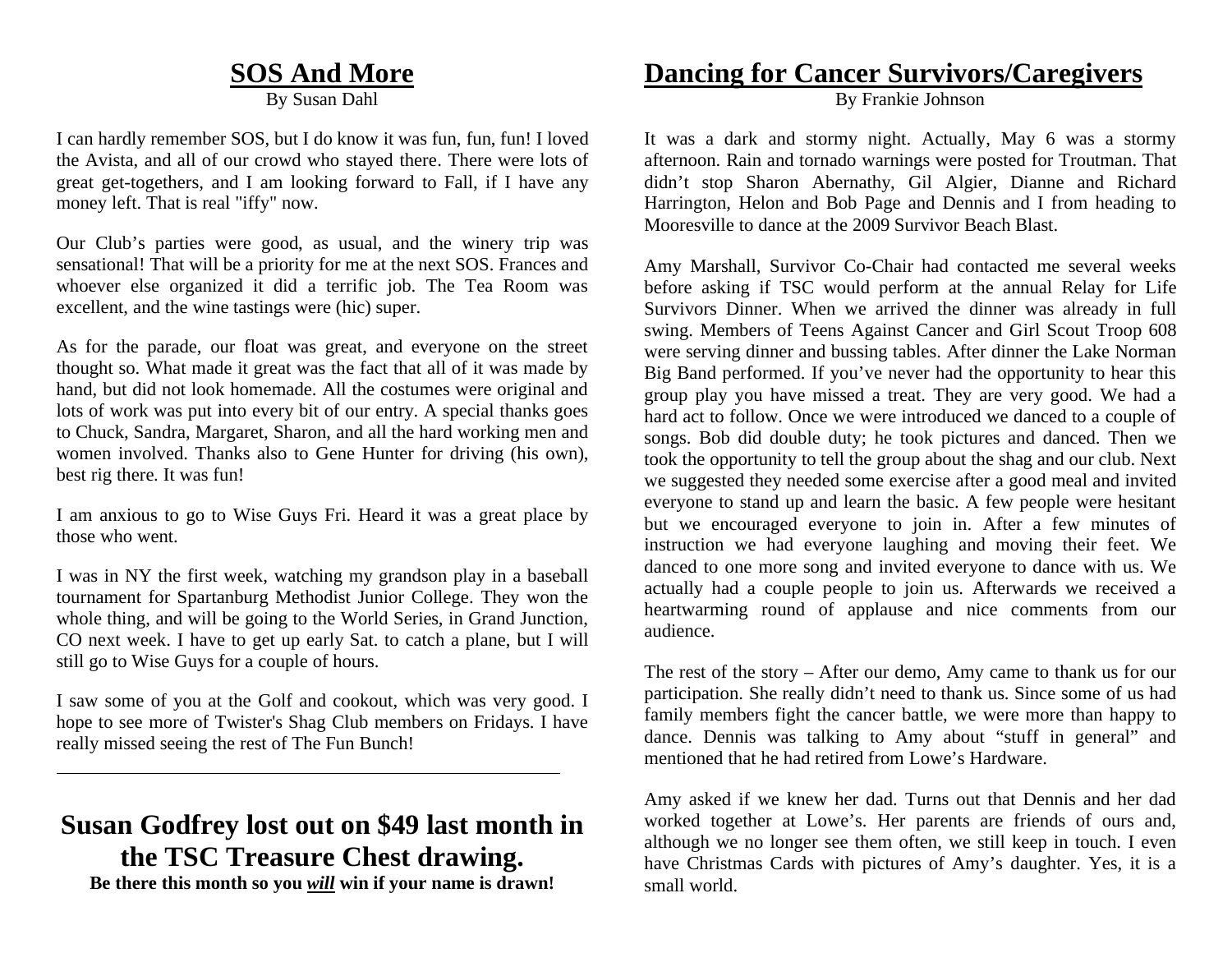### **GoShagging.com Has More Items And Details!**

*Note: Party flyers & club mail can be viewed at monthly meetings.* 

### **June 2: TSC Monthly Meeting at Fat Boys Restaurant.**

June 5-6: Pig Pickin' hosted by Roanoke Valley Shag Club. \$25-\$30. DJ's Kyle Beam and Mike Harding. 540-387-0663 or boblindapoff@comcast.com or www.roanokevalleyshagclub.com.

June 13: Blue Hawaii "meet the area shag clubs" party hosted by Burlington Shag Club. \$5. DJ's Jim Waye and Mike Harding. 336- 226-5267 or burlingtonshagclub .com for more information.

June 18-21: Sand Gnat Shag-a-Ganza hosted by Golden Isles Shag Club. \$75-\$80. DJs Paul Spaulding, Murl Augustine, Mike Harding. 612-267-9077 or shagdancers@bellsouth.net.

June 20: Lancaster Shag Club's Jivin June Jam. \$25. DJs Gene Sistare and Ray Scott. Free beer, vodka drinks and shooters! scdjgene@comporium.net, 803-286-6360, lancastershagclub.com.

### **June 27: TSC caravans to the Winston-Salem Oldies Party.**

July 10-12: ACSC Summer Workshop in Jacksonville, FL

### **July 15-19: Junior SOS in North Myrtle Beach, SC.**

July 24: Boogie and Bogey hosted by Sandhills Shag Club. \$45. DJs Ray Scott and Gene Sistare. 910-895-3183 for more info.

July 24-26 Capital Shag Classic hosted by Northern Virginia Shag Club. \$75-\$85. DJ Jimmy Buffkin. Call 703-971-1618 or email donsabs@yahoo.com or visit www.nvshag.org for more info.

July 24-26: Sparkle City Celebration hosted by R&B Shag Club. \$60- \$65. DJs Jack Moore, Billy Waldrep, David Graham. 864-583-4656 or DrakePG@aol.com or http://www.rbshagclub.org

**July 25: Frozen Fantasy Party hosted by Twister's Shag Club.** 

**Aug 8: First Ever Fall Cyclone "Tribute" Party in Raleigh. More details (including a party name) to be announced, soon. Mark your calendar. TSC plans to take a bus trip to this event.** 

Aug 13: Vinyl Party hosted by Charlotte Shag Club. 704-510-1743

Aug 14-15: Runway Boogie hosted by Beckley Area Shag Club. DJ Ed Timberlake and The Holiday Band on Saturday Evening. Free workshop with Charlie & Jackie and Ellen Taylor Saturday Morning. cwcline@sudddenlink.net or 304-228-9938 for more.

Aug 15: Vinyl Party hosted by Ken and Clyde at the Junkyard.

Aug 20-22: Shag Tracks hosted by the Choo Choo Shag Club. \$60- \$65. DJs David Sessoms, Billy Waldrep, Tootie Brown, Mike Hall, Ken Hughes. 423-334-2882 or rmkellar@aol.com for more info.

Aug 22: Summer Sizzler hosted by Statesville Shag Club. \$25-\$30. Dj's Gene Sistare and Gene Hensley. 704-873-3272 for more.

### **Sept 4: Fall SOS Kickoff Party hosted by Twister's Shag Club**

#### **Sept 11-20: Fall SOS at North Myrtle Beach.**

Oct 16-18: Charleston Geechee Blast. \$60. DJs Dick Hamrick, Gary Gibson, Jason Cagle, Betty Brown, Walter Upchurch. 843-572-9994 or elupchurch@comcast.net or charlestonshagclub.com

Oct 23, 24: Fall Bash hosted by Mountain Empire Shag Society. DJ's Larry Calhoun and Ed Timberlake. 423-753-5909 for info.

### **Nov 6-8: Fall Cyclone Party hosted by Twister's Shag Club.**

Nov 20, 21. Invitational hosted by Columbia Shag Club. \$50-\$60. DJs Butch Davidson, Larry Edwards and Butch Metcalf. 803-755-0569 or mariegammy@yahoo.com for more information.

### **Dec 31: New Year's Eve Party hosted by Twister's Shag Club.**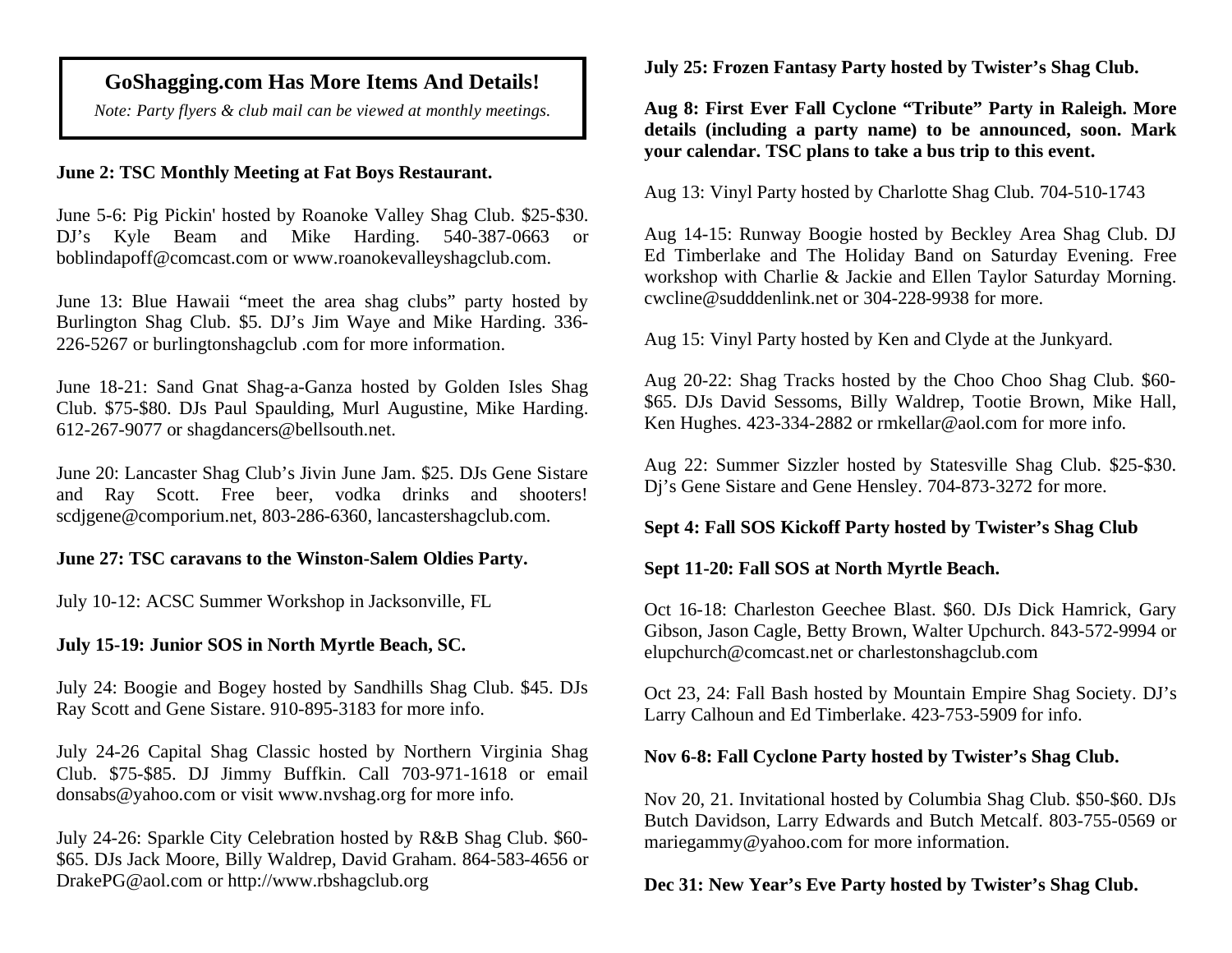# **Upcoming Member Birthdays**

| 06/04 | Terry Medlin         | 07/03 |
|-------|----------------------|-------|
| 06/07 | Geoff Siege          | 07/03 |
| 06/10 | Becki Leonard        | 07/05 |
| 06/12 | Donna Hord           | 07/10 |
| 06/17 | Marcia Long          | 07/11 |
| 06/18 | <b>Eddie Teeter</b>  | 07/12 |
| 06/19 | <b>Arnold Hatley</b> | 07/17 |
| 06/24 | Linda Ortiz          | 07/20 |
| 06/27 | <b>Jimmy Melton</b>  | 07/24 |
| 06/27 | Dick Bigham          | 07/26 |
| 06/29 | Dennis Johnson       | 07/26 |
| 07/01 | Dean Yancey          | 07/30 |
|       |                      |       |

### **Happy Father's Day To All TSC Dads!**

**Happy Anniversary Allen! I look forward to many more good years. Love, Phyllis** 

**Happy Birthday Chuck! Let's go to the mountains. Love, Sandra** 

**Happy Anniversary Charlie! I'm so grateful for 45 years of kindness, generosity and fun. Save the next dance for me. Love always, Iris** 

**Happy Anniversary Dean! Thank you for a wonderful first year of marriage. I look forward to many more years of happiness. Love, Nancy** 

Do you know someone with a birthday in July? When is your anniversary? Do you need to recognize someone special in July? Send in your special announcements for the July issue of the newsletter *now!* You don't want to forget or wait until it's too late!

# **Golf Is A Four Letter Word**

By Nancy Massengill

Saturday Morning, May 9 started out as a beautiful day (slightly breezy). But then a day in the sun with golf and friends and beer… what more could anyone want?

Wayland got home Saturday morning in time for us to drive to Fox Den, get in some time on the driving range, draw numbers (we were on the same team with Georgia Abernathy and Marvin Chapman), and get in line to have some fun. That we did… along with a lot of four letter words, ball, cart, path, beer, whee, and some others that I am sure are not printable here.

We kept noticing on the *back nine* (two more four letter words) that there were *dark gray* clouds closing in (two more four letter words), and on the 18<sup>th</sup> hole there were the big words… *lightening* and *thunder*. We were able to get through with our game, get our gear in the cars, and get into the clubhouse before more four letter words came into play… *wind* and *rain*… driving rain (now that is golf term). I do remember mentioning before we started playing that I had a pair of golf shoes that had never played a round without getting wet (including one sunny day when the sprinkler went off on me as I teed off). However, I didn't have on those shoes!

All in all our group had a great time, made some nice shots and made some not so nice shots. We didn't get stuck in the mud or have to help anyone out of the mud. But that is someone else's story to write. We ended our evening early so that Wayland could go home and get some sleep (he had been up since four that morning driving from Wytheville, VA to Pageland, SC to make a delivery). We saw a lot of downed trees and a church steeple blown off on our way home. Seems that the rain and wind were not limited to the golf course. I know everyone had a great time if they played. If you didn't, you really should plan to play next time! That brings us to a three letter word (F-U-N) and that is why we are The Fun Bunch. No matter what we do, we find the fun in it.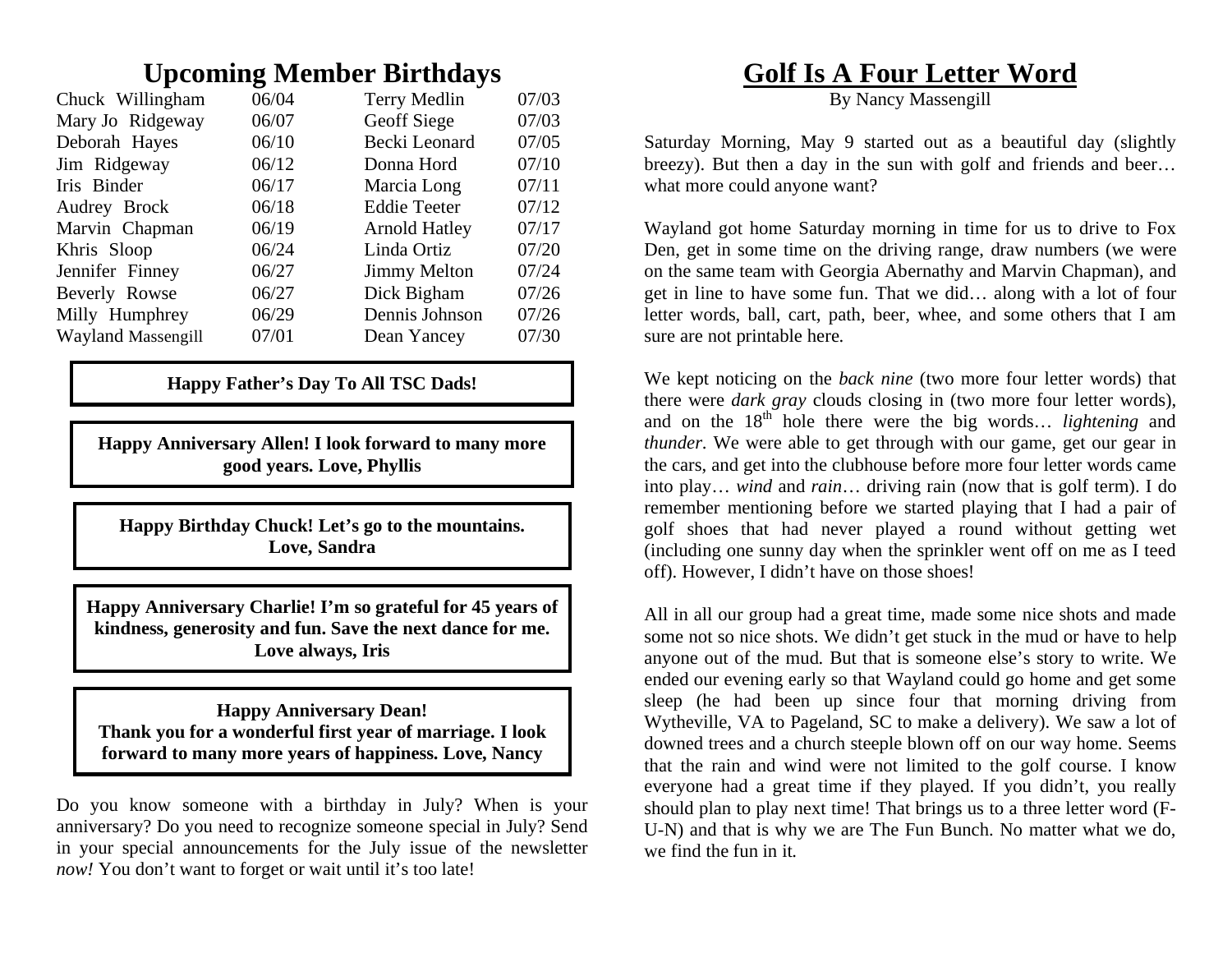# **Where's The Camera Or 4WD Buggy?**

By Greg Long

I wanted to share with you one of those moments that you hear about from time to time, but seldom witness in person. Our May golf outing was nastily interrupted by Mother Nature as the team of Peggy, Mike, Brian and yours truly completed a routine par on the  $16<sup>th</sup>$  hole; a score once again afforded the team by Peggy's golfing skills since hers was the only tee shot that landed on the green. Anyway, before we could reach the  $17<sup>th</sup>$  tee the Heavens opened up and we decided it was safer and smarter to make our way back to the clubhouse. I remember it clearly. Somebody said "Let's get the @#\$% out of here!" And we did.

By then, staying dry was out of the question. But we maintained our hopes of staying alive pending the short wet ride back to the clubhouse of course. There is nothing like a little thunder, lightening, rain, wind and mud to get the old heart thumping. We crossed over the  $17<sup>th</sup>$  and  $18<sup>th</sup>$  fairways to reach the cart path going back to the clubhouse. As we started up the hill behind the  $18<sup>th</sup>$  green, we noticed a golf cart off the path in a recently cleared area between the  $16<sup>th</sup>$  and  $18<sup>th</sup>$  greens. It was axle deep and stuck in the mud. Someone was standing beside the golf cart waving their arms and shouting something that neither Brian nor I could hear much less understand. We were fairly certain though that he wasn't illustrating a new shag step. We quickly offered to send back help... lots of it and in many forms. But that didn't seem to do anything to improve the "wreck" victim's situation or state of mind.

As it turned out, the occupants of the buried cart were indeed fellow Twisters golfers. I didn't ask who was driving the cart when it got stuck and I don't intend to. Since we were fresh out of shooters to share with them for calming consolation, we decided to help them get the cart out of the mud. After a mad dash across the  $18<sup>th</sup>$  green to the stuck cart, and with the driver hard on the accelerator, our first try failed to move the cart. The spinning wheels did remove a wee bit of the mud from underneath the cart and we were positive that it would leap out of the hole with our next effort. Fortunately, about that time additional assistance arrived in the form of two more golfers from the

TSC group who had stopped to help. This time with a couple of rocks back and forth the cart came free. At this point everyone made their way back to their carts and into the clubhouse.

I've heard rumors that some of this memorable episode has been caught on film. If that is true, then I hope that it will be shared because you know it will be worth a chuckle or six! Another Twisters Moment – Priceless!

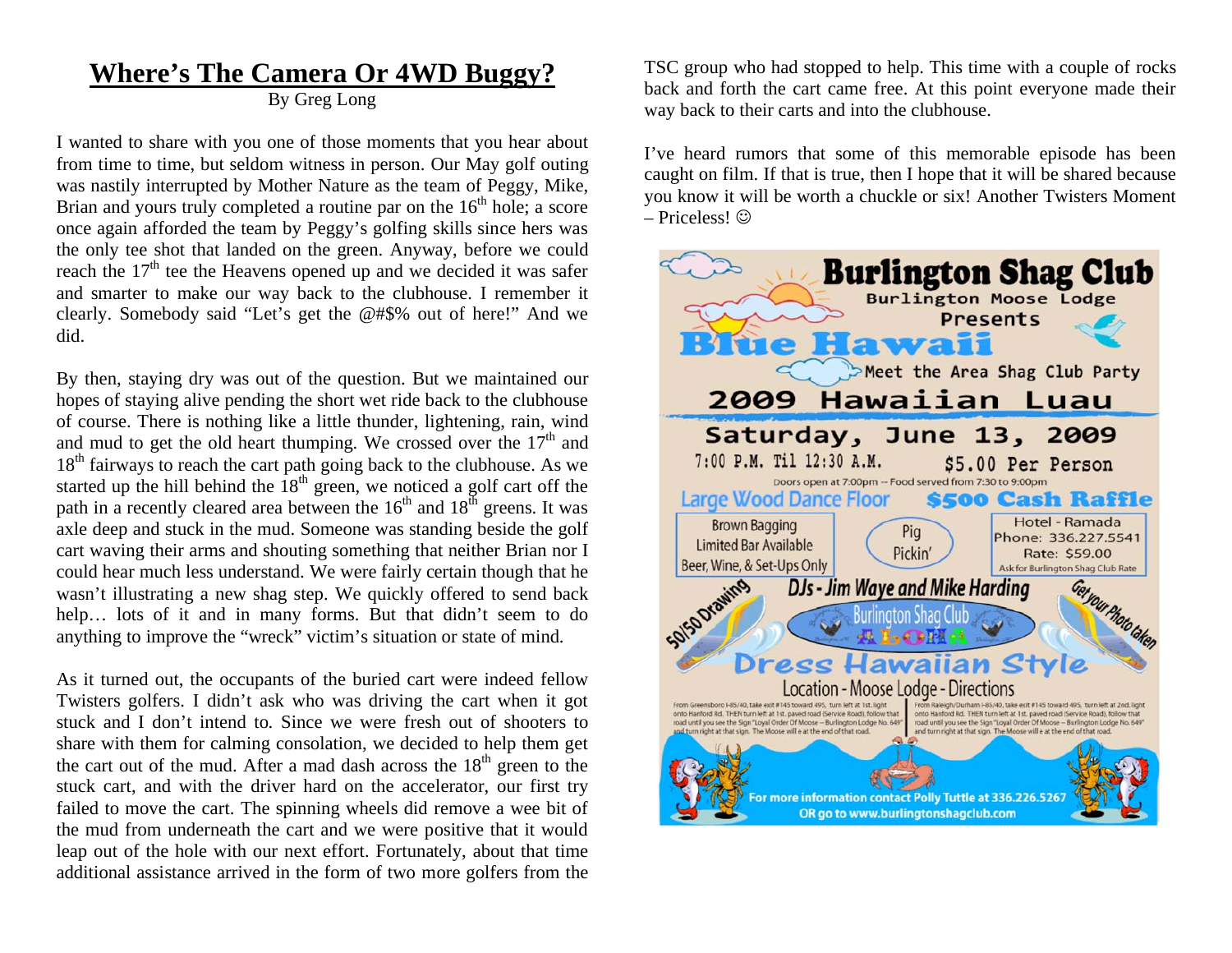# **Golf Outing at Fox Den**

By Wilma Laws

The weather is beautiful… warm, breezy and a great day to be on the golf course. I arrive early so I can hit a few balls before the *real* golfers arrive. (I really hit some good "practice" shots. Lot of good that did in the game.) Soon the players start arriving and everyone is having a fun time mingling, and anticipating the Captain's Choice event to begin. Betsy and her committee have done a great job lining up the event. Everything is going very smoothly.

The rules are new this time. Numbers are put in a bag and the players draw for the team they will play on. Now, I am thinking "Oh my gosh". I am getting nervous. Teams are selected. I will be on the course with Dennis, Eric, and Geoff. Now I am really worried. I am thinking, "Can I go home now?" All the rules, etc., are gone over and we are in the line up for teeing off. Roger is kind enough to supply (for those who needed it) a little liquid encouragement. (Thanks Roger!) Our group is the last to tee off.

As I watch Dennis, Geoff, and Eric tee off I am saying to myself, "What the \*%\*/\* was I thinking coming out here to embarrass myself? I tee off and hit the ball just a few feet out in the woods! I am very intimidated! Leigh Ann and Teresa are standing by with a camera I pray they missed this pitiful attempt! So off we go.

I have the pleasure of riding with Dennis. (Stay tuned. More to come on that.) I am enjoying watching the real players tee off and seeing the ball fade into the distance. I am definitely in the midst of some real golfers. I begin to be concerned at one point when, after I had been to hit my ball and was in the process of putting my club in the bag, Dennis begins to drive off without me. I am yelling, "Wait for me Dennis!" I am wondering if he is really going to leave me out here.

Later, we are starting into the back nine. Weather begins to look a little "iffy", but not a problem so far. As we start on #12 it does not look "iffy" any more! The thunder and lightning begins.

Soon we feel rain drops. Dennis thinks the horn should blow so play will cease. So do I. But there is no horn, so we continue to play. Suddenly the Heavens open and the lightning, thunder, rain and wind is roaring. It is finally time to give it up and head in.

Now Dennis has played this course many times and knows some short cuts. However the windshield wipers on the golf cart are not working. So it is really hard to see. Dennis opens his umbrella to cover the golf clubs from the rain and it has now turned the umbrella upside down. Now he is standing at the edge of the woods trying to get the umbrella to turn back down. It did not happen. Now we are both very soaked. Not to worry, we are soon taking the "short cut" to the club house and we will be dry soon. Well almost! As we start onto this "short cut" I am looking out the side of the cart and see a ditch. "Dennis, I don't think this is a good idea. There is a big ditch." He says we can make it, so forward we go, Oh #\*\*\*^#. Now I see a big ditch. Nooooo… too deep. We have got to turn around and get back on the cart path. We turn around and head to the path. We have to get back over that ditch we just crossed which is now full of water and mud. It's not going to happen. The golf cart sits down in the ditch.

Dennis tries to push it out with me driving the cart, but it's stuck! Now I get out and we both try to push the cart. (Keep in mind that the rain, wind, thunder and lightning is still happening all around us.) No luck. Now Dennis is yelling "help" to our fellow golfers who *are* on the cart path (whoop-to-do-for them) and heading to the club house. Thankfully, here comes Brian and Greg, and I think some others. But it is raining so hard I do not see who the other "white knights" are. They decide to get in front and behind the cart and have me drive the cart (if you can imagine this). Now the tires are spinning and everyone is covered in mud! Dennis, that mud on your face took us back a few years to child hood!

Everyone is wet and muddy. But the golf cart takes a lurch and back to the cart path we go. Thank you Jesus and fellow golfers! Now we are headed safely back to the clubhouse… right? No, not yet! Dennis now sees another short cut. I am saying, "Don't you think we should stay on the path this time?"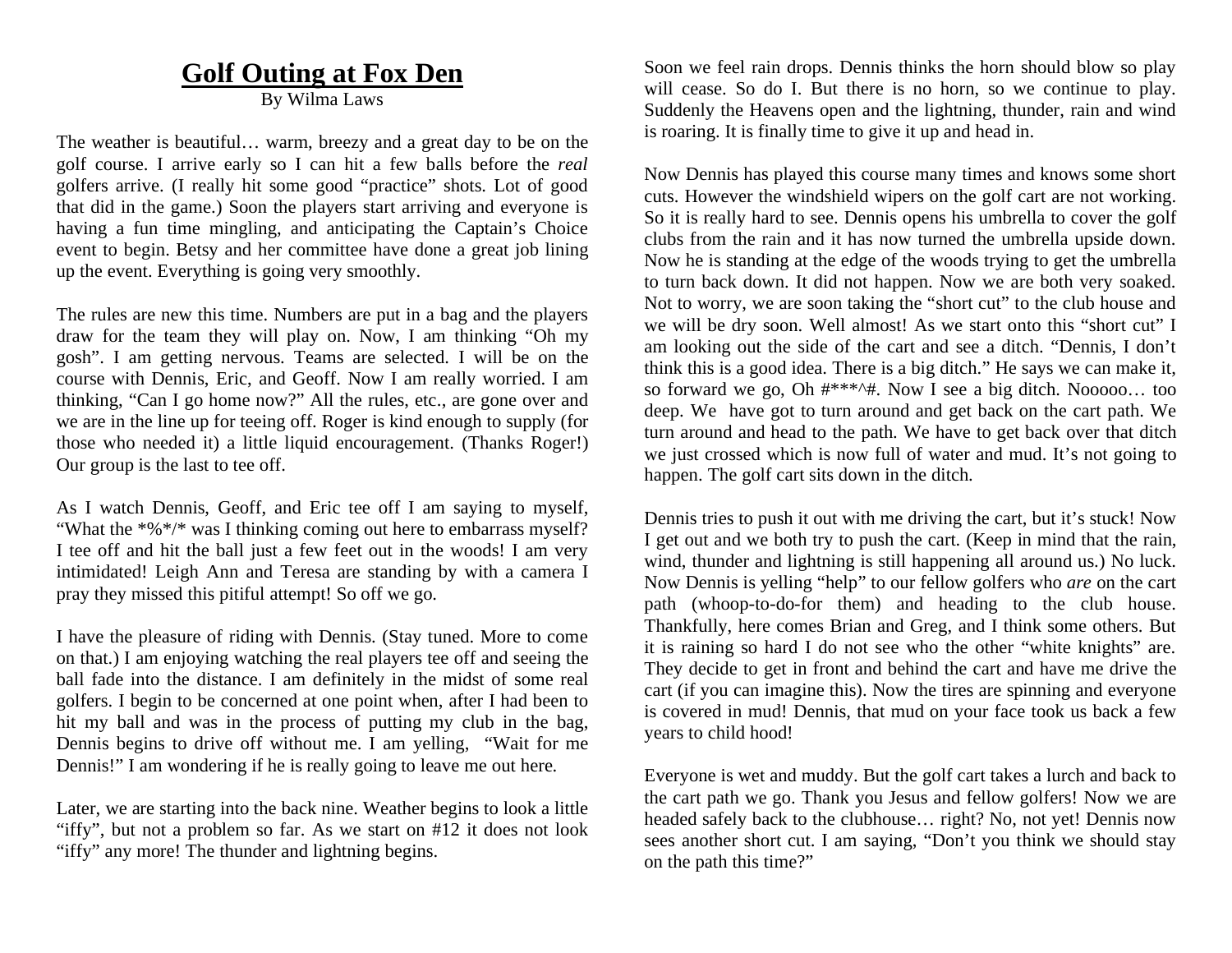Off we go across the greens, through the woods and valleys at full speed ahead. What a ride. Wow, that Dennis can drive!

We arrive safely on the cart path across the greens and are now headed to the clubhouse. We don't look exactly like we should be going to a party!

It was a day in my life that made memories I will always look back on and enjoy. Yes, we were all in need of a little laundry work and what have you. But it brings to mind this: Life is not a journey to the grave with the intention of arriving safely in a pretty well preserved body and golf clothes. It was really fun (after the fact) to skid in broadside, thoroughly wet to the skin saying, "Wow… what a ride!" Make Some Great Memories! Thanks Dennis, Geoff, and Eric for being kind and putting up with me! I had a great time.

# **Alternate Night Activities**

By Sharon Abernethy

Thursday morning about half past three, we were rudely awakened by vicious beating on the door of our sixteenth floor SOS condo.

Still mostly asleep and trying to hurry, we discovered that we had no power, but lots of screeching from the smoke detectors. We were ordered to descend the stairs to the lovely, water soaked lawn in front of the building.

The stairway was filled with uncalming conversations. Margaret was suffering from concern for all of the costumes we had to leave as we exited our room in haste. Jim was worrying about the beer in the unpowered refrigerator. Chuck was wondering about his friends, Jose and the Grand Marnier. Sandra knew the Irish Cream was safe. I was thankful that Randy was not having to take the stairs down to the ground as the little lady in front of me struggled with her knees. My mom instinct had kicked in. I had grabbed inhalers, wet washcloths and flashlights. Georgia was leaving behind the laptop and all contact with the office with a twinkle in her eye and a cute little smile on her face.

After gathering in front of the hotel, we were thanked for coming out for the evening's event and allowed to return to our room by elevator instead of the stairs.

Upon arrival to our smoky abode, some of the group returned to the cold beds to continue sleeping the night away. Margaret and I decided that after having taken the alternate night activities program, we no longer needed to return to the land of Nod, so a pajama party was declared.

There was time to complete unfinished projects. The sewing machines, hot glue guns and Dremel tools were ready for a productive completion of the night. As the work continued the thoughts of morning to come came to mind. Coffee went on first and a hash brown casserole found its way to a warm, waiting oven.

And the work continued on. In the dawn of the early morning we could tell that the greatly anticipated beach sunrise would not happen on that day. There were no walkers present in the early morning smoke.

As we finished our task and packed away our equipment, our noses and stomachs said, "Time to eat."

P. S. The hash brown casserole never tasted so goooood. Look for the recipe in the club cookbook soon to be published.



**MANY TSC members** are going to caravan to the **Winston-Salem Oldies Party on June 27. Don't be left out of all the fun. It's only \$10 and you can BYOB!**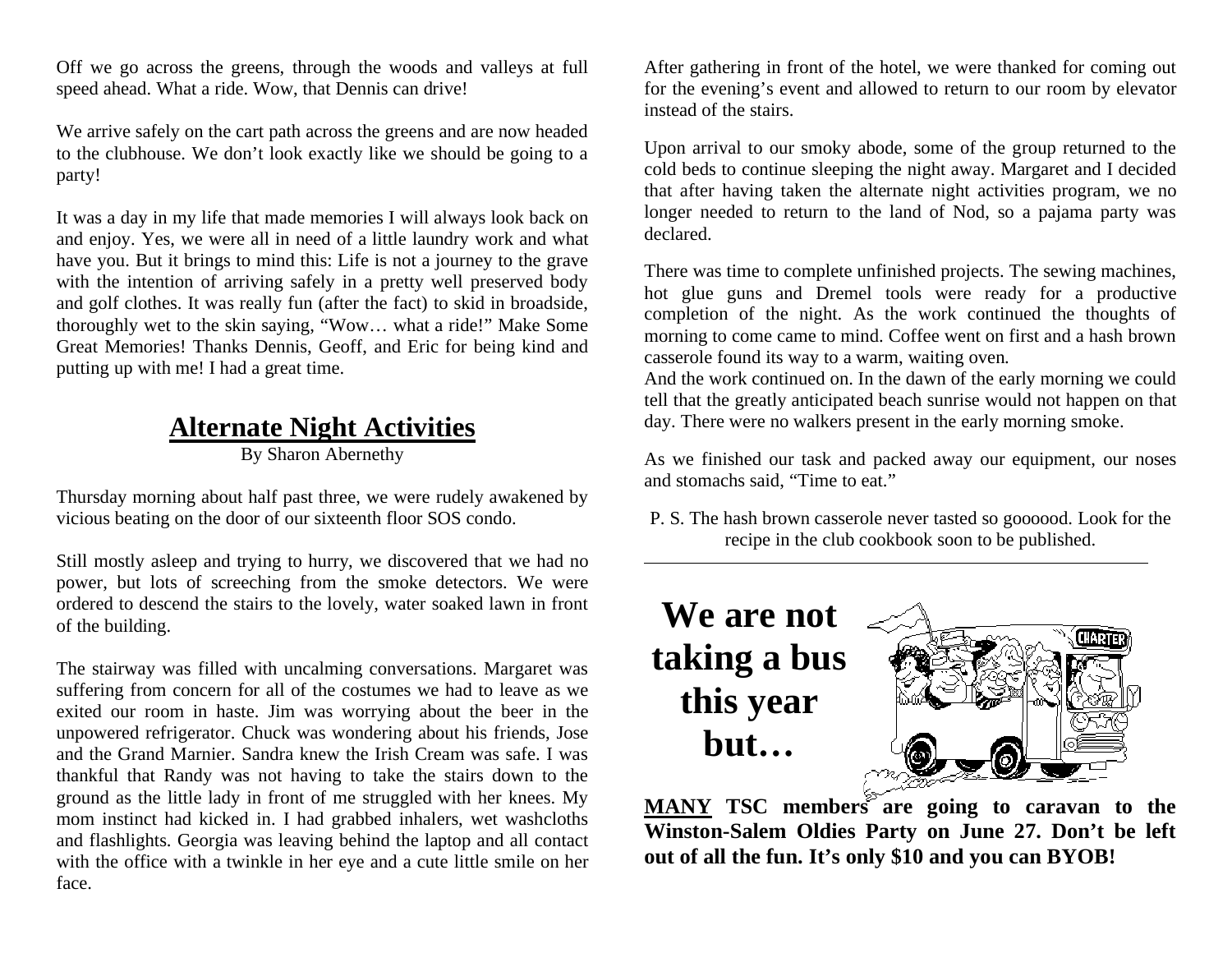# **Fun A'Floatin'**

By Helon Page

Just as soon as Bob and I were voted in as TSC members, I was immediately encouraged to participate as a caveperson on our float at SOS. ("Yeah right", I thought.) To my 'encouragers', my excuse of, "But I don't know what to do." quickly brought a response of, "Well, we don't either." (See, I had missed all the planning and construction fun so I truly didn't know what was going on.) Then, "But I don't have a costume." was followed by, "No big deal. We can fix that in a flash." (Oh, thanks Sharon!) My last resort, "But I'm new here." quickly resulted in, "Not any more, you're not!"

Quite frankly, by that time I was actually getting a little excited. This might be fun after all. Little did I know!

Friday morning before the parade a few of us gathered to begin float assembly. As this was truly a man thing, the ladies were quite useless except for Sandra. Every project has to have a supervisor, you know. I did get a few pictures of the early stages of the cave village assembly. The morning, however, proved very productive for me. Under the direction of 'Maestro Chuck' I was able to learn the "ooga chant". (Hey, I'm making progress here!)

The next morning we again gathered at the float site. There was a lot yet to be done. But by parade time we were ready.

It was such fun seeing the spectators laughing, pointing, clapping, swaying to and joining in, the "ooga chant". We gave a 'special' chant as we passed Judy's bringing out Jeannie, clapping and waving to us. Then, as we approached the judges I lost the rhythm of the chant! (Oh no, I was on the front row. How did that happen?) Everyone was in sync but me!

My arm uncontrollably went up when everybody else's went down. "Please don't let that affect our score", I prayed. Would the judges think this was planned? Maybe they didn't notice. What have I done?

Following float disassembly, those of us who managed to survive the heat (the cave apparel didn't help any) and thirst for spirits wandered into the Pirates Cove for a grand finale. Man, did we ever 'strut our stuff'. Right Susan?

Later we learned TSC had won the third place trophy! Hats off to all who helped build the 'cave village'. We sure had fun a'floatin'!

### **Spring Safari Parade** By Jim Horton

As many of you know, it is not easy to do anything by a committee whether it is in business, a church or a club. So it was great that we were able to meet, throw out many different ideas, and finally come up with a decision on what to do.

I want to give a big thanks for Chuck for taking on such a big undertaking and agreeing to head this up. And it was great that so many different people came out to help in so many different ways in bringing this whole thing together, from the building of the float to the making of all of the costumes.

I must say I saw a different side of some people that I never thought possible when they showed up in their costumes; the wigs, the animal print cloths, the beads, head bands, bones, and the clubs to subdue the mates that they chose. But you know, that is what makes being a part of this club is so nice. It is great to see people let go, get crazy and have fun. We had so many different people coming together, working together and playing together, having such a great time. What a blast Ann and I and most everyone else had riding and walking along with the float.

I never realized that shagging had been around for so long, from back in prehistoric times. I think it was one of Chuck's ancestors that came up with the first steps. Or was that when he stepped on a hot coal out of the fire. I forget what happened. But thank goodness I learned that even a cave man could do it, so that gave me the push I needed to give it a try to learn.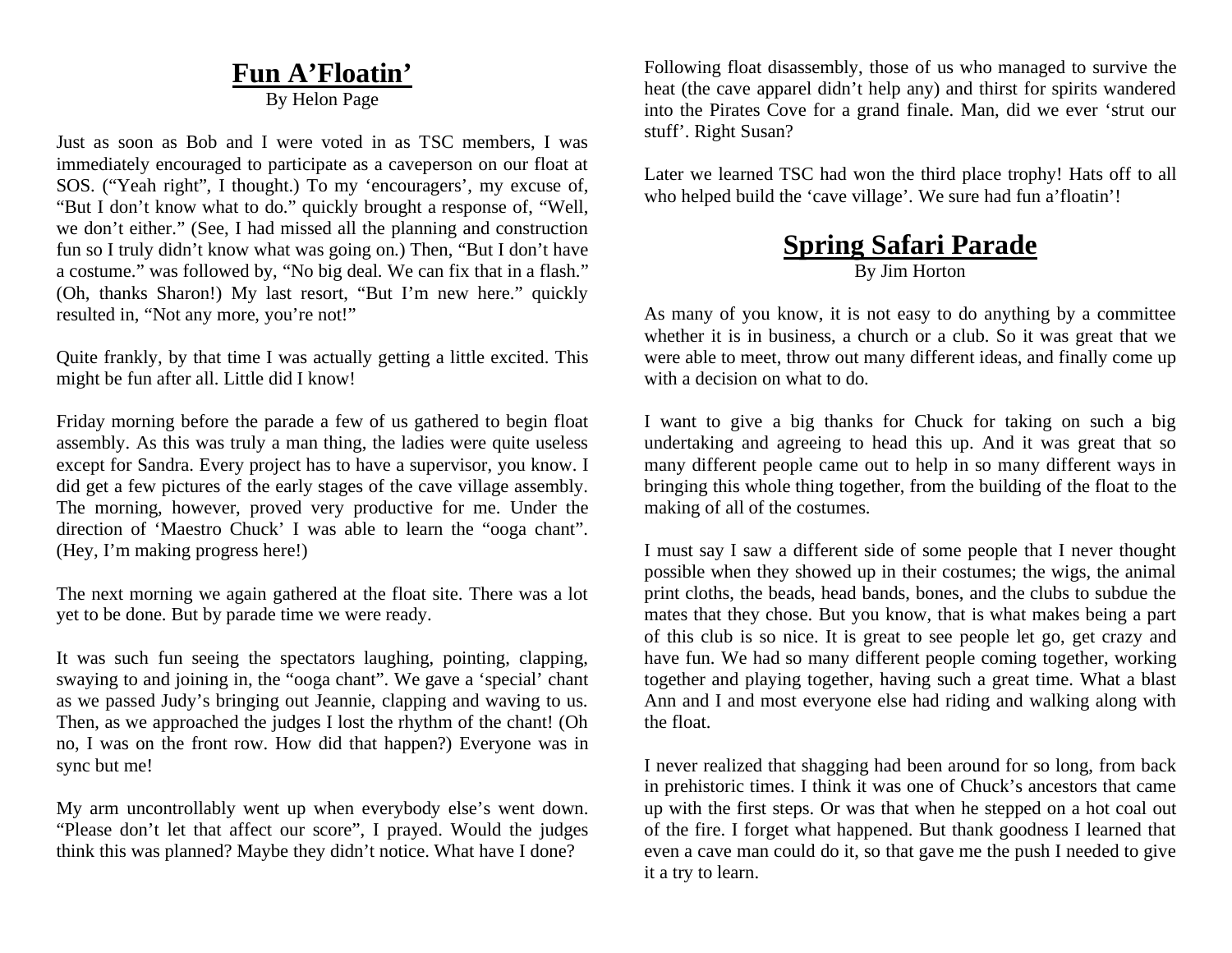# **Silver Coast Winery Expedition**

#### By Jim Horton

Over the pasts few years Ann and I have developed an appreciation for the grapes, the wine and wineries of North Carolina and also from Virginia. We try to go to as many of the different festivals or events that offer wine tasting of these wineries.

This spring we took advantage of the bi-annual trip with the "winos" of the club (I am sorry, I mean those that have developed an appreciation and a finer palate for wine and become connoisseurs.) to the Silver Coast Winery, north of Ocean Drive.

I had been to several wineries before, so I thought I knew what to expect. Well I have never been with such a large group before. They put us in the great big barrel room for our wine tasting. We all sat along the outer side of the tables that were set up in there and the person conducting the wine tasting was on the other side. He kept us all amused with his banter, questions and jokes.

They offered a five wine tasting and a ten wine tasting. Most of the people in our group selected the five wine tasting. You could select either red wines or white wines to taste. Well, heck with that. We were at the winery. We wanted to taste them all. That is why you go, right? How could we pass up this opportunity to taste the wines from this winery that we had heard others tell us so much about? I wanted to get my moneys worth. So Ann and I got the big package; all ten of the wines.

We did our tasting, and used the list that they gave us to rate how we liked or did not like each one of the wines. Of course Ann and I were the last ones in the room. Everyone else had finished their five wines and had moved on. We were still tasting wine!

We finally finished and compared our likes and dislikes. We had to decide which ones we were going to buy. Hey, guess what! If you joined their club you get a discount! How could we go wrong with that? We will buy a case of twelve! Oh boy!

We made our selections and filled our case, as did several others that purchased wine. Francis bought wines for others to make up a case and to take advantage of the discount. (What are friends for but to help their friends out in a time of need?)

Then it was time for lunch; the Tea Party. Following Francis, I learned, is always an adventure. After we turned around and went back, we found the "Tea Room". How bad could it be, right? I had been to coffee houses before. So a tea room should be about the same, right? I would just order a sandwich and a beer. Well, not in this case.

Fortunately I was not the only male in the bunch. Thank goodness, Malcolm, Bill and Jimmy were in the group, too. Guess what they do at this tea house? They play dress up! They have lots of hats, boas and a few frilly dresses.

I was one of the last ones in the place. Somehow Jimmy got the only man's tie in the whole place.. There must have been another man in here before at some time. Malcolm found the only hat that could pass for a man's hat. Darn! That left only a boa. Ok, how bad could it be for a little while? I will be a good sport and play along. Who would ever tell? Then someone had the bright idea of taking pictures! Well hopefully I did not get completely included in any of the shots.

It seemed like it took forever for the food to be served. They kept bringing out different little tasty morsels. They were awfully small little sandwiches. There was one that even had a bow tied around it! How fancy is that?

I overheard Dean tell Jimmy that she had no idea it was going to be this kind of restaurant. She said she would make it up to him. I hope she did, because she owes him big time! Jimmy and I talked later when we left the "tea room". We agreed that next year, "if " we go back, we are going to drive separately so we can go to a real restaurant or bar so we can get real man food, meat and beer. We also discussed that when we got back from the beach we would find somewhere to take golf lessons as soon as possible.

Now we still had one more winery to go to! By now, the wine had worn off from Silver Coast. (Thank goodness.) So we all gathered up